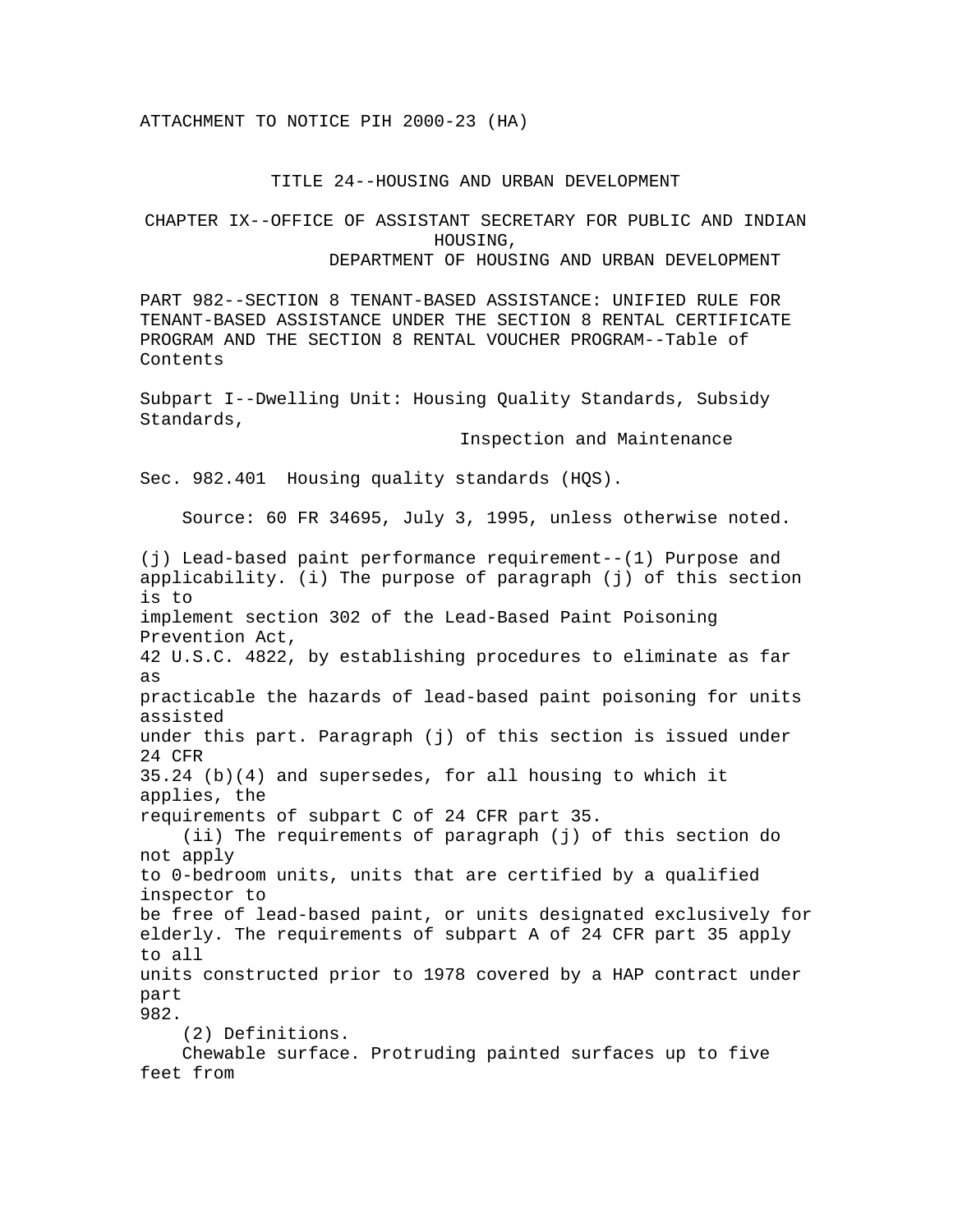the floor or ground that are readily accessible to children under six years of age; for example, protruding corners, window sills and frames, doors and frames, and other protruding woodwork. Component. An element of a residential structure identified by type and location, such as a bedroom wall, an exterior window sill, a baseboard in a living room, a kitchen floor, an interior window sill in a bathroom, a porch floor, stair treads in a common stairwell, or an exterior wall. Defective paint surface. A surface on which the paint is cracking, scaling, chipping, peeling, or loose. Elevated blood lead level (EBL). Excessive absorption of lead. Excessive absorption is a confirmed concentration of lead in whole blood of 20 ug/dl (micrograms of lead per deciliter) for a single test or of 15-19 ug/dl in two consecutive tests 3-4 months apart. HEPA means a high efficiency particle accumulator as used in lead abatement vacuum cleaners. Lead-based paint. A paint surface, whether or not defective, identified as having a lead content greater than or equal to 1 milligram per centimeter squared (mg/cm<SUP&qt;2&lt;/SUP&qt;), or 0.5 percent by weight or 5000 parts per million (PPM). (3) Requirements for pre-1978 units with children under 6. (i) If a dwelling unit constructed before 1978 is occupied by a family that includes a child under the age of six years, the initial and each periodic inspection (as required under this part), must include a visual inspection for defective paint surfaces. If defective paint surfaces are found, such surfaces must be treated in accordance with paragraph (j)(6) of this section. (ii) The HA may exempt from such treatment defective paint surfaces that are found in a report by a qualified lead-based paint inspector not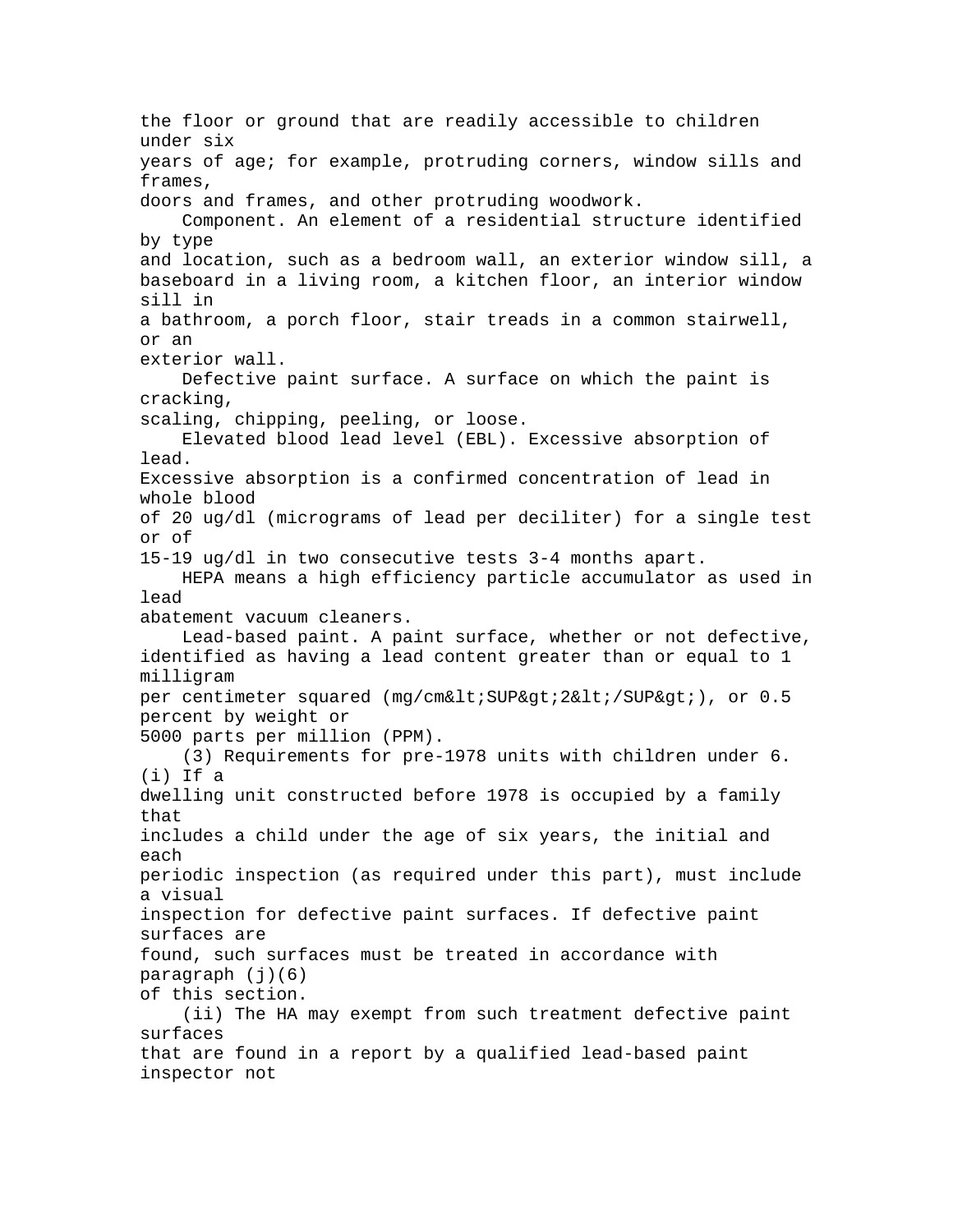to be lead-based paint, as defined in paragraph  $(j)(2)$  of this section. For purposes of this section, a qualified lead-based paint inspector is a State or local health or housing agency, a lead-based paint inspector certified or regulated by a State or local health or housing agency, or an organization recognized by HUD. (iii) Treatment of defective paint surfaces required under this section must be completed within 30 calendar days of HA notification to the owner. When weather conditions prevent treatment of the defective paint conditions on exterior surfaces within the 30 day period, treatment as required by paragraph (j)(6) of this section may be delayed for a reasonable time. (iv) The requirements in this paragraph (j)(3) apply to: (A) All painted interior surfaces within the unit (including ceilings but excluding furniture); (B) The entrance and hallway providing access to a unit in a multiunit building; and (C) Exterior surfaces up to five feet from the floor or ground that are readily accessible to children under six years of age (including walls, stairs, decks, porches, railings, windows and doors, but excluding outbuildings such as garages and sheds). (4) Additional requirements for pre-1978 units with children under 6 with an EBL. (i) In addition to the requirements of paragraph  $(j)(3)$  of this section, for a dwelling unit constructed before 1978 that is occupied by a family with a child under the age of six years with an identified EBL condition, the initial and each periodic inspection (as required under this part) must include a test for lead-based paint on chewable surfaces. Testing is not required if previous testing of chewable surfaces is negative for lead-based paint or if the chewable surfaces have already been treated. (ii) Testing must be conducted by a State or local health or housing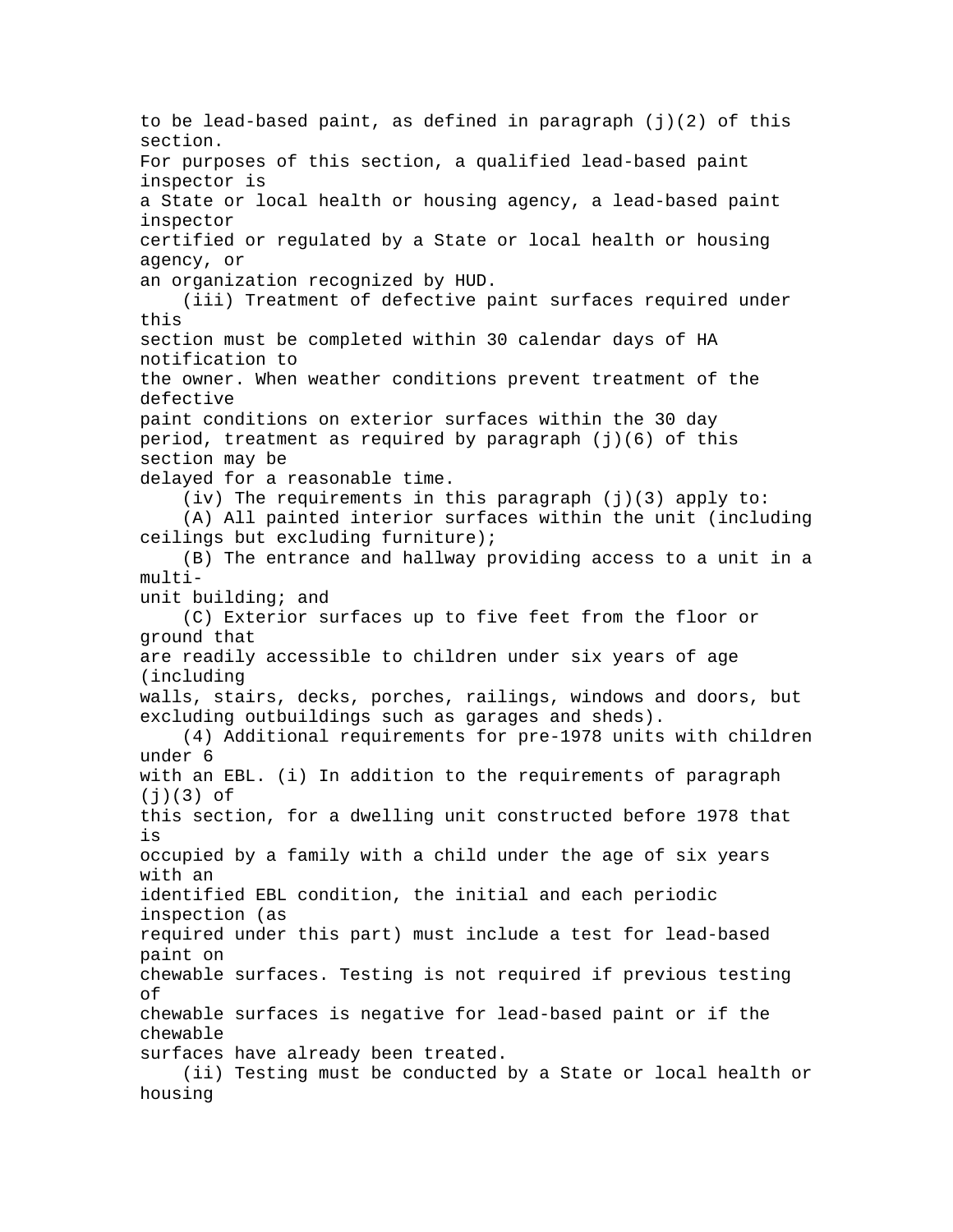agency, an inspector certified or regulated by a State or local health or housing agency, or an organization recognized by HUD. Lead content must be tested by using an X-ray fluorescence analyzer (XRF) or by laboratory analysis of paint samples. Where lead-based paint on chewable surfaces is identified, treatment of the paint surface in accordance with paragraph (j)(6) of this section is required, and treatment shall be completed within the time limits in paragraph  $(j)(3)$  of this section. (iii) The requirements in paragraph  $(j)(4)$  of this section apply to all protruding painted surfaces up to five feet from the floor or ground that are readily accessible to children under six years of age: (A) Within the unit; (B) The entrance and hallway providing access to a unit in a multiunit building; and (C) Exterior surfaces (including walls, stairs, decks, porches, railings, windows and doors, but excluding outbuildings such as garages and sheds). (5) Treatment of chewable surfaces without testing. In lieu of the procedures set forth in paragraph (j)(4) of this section, the HA may, at its discretion, waive the testing requirement and require the owner to treat all interior and exterior chewable surfaces in accordance with the methods set out in paragraph  $(j)(6)$  of this section. (6) Treatment methods and requirements. Treatment of defective paint surfaces and chewable surfaces must consist of covering or removal of the paint in accordance with the following requirements: (i) A defective paint surface shall be treated if the total area of defective paint on a component is: (A) More than 10 square feet on an exterior wall; (B) More than 2 square feet on an interior or exterior component with a large surface area, excluding exterior walls and including, but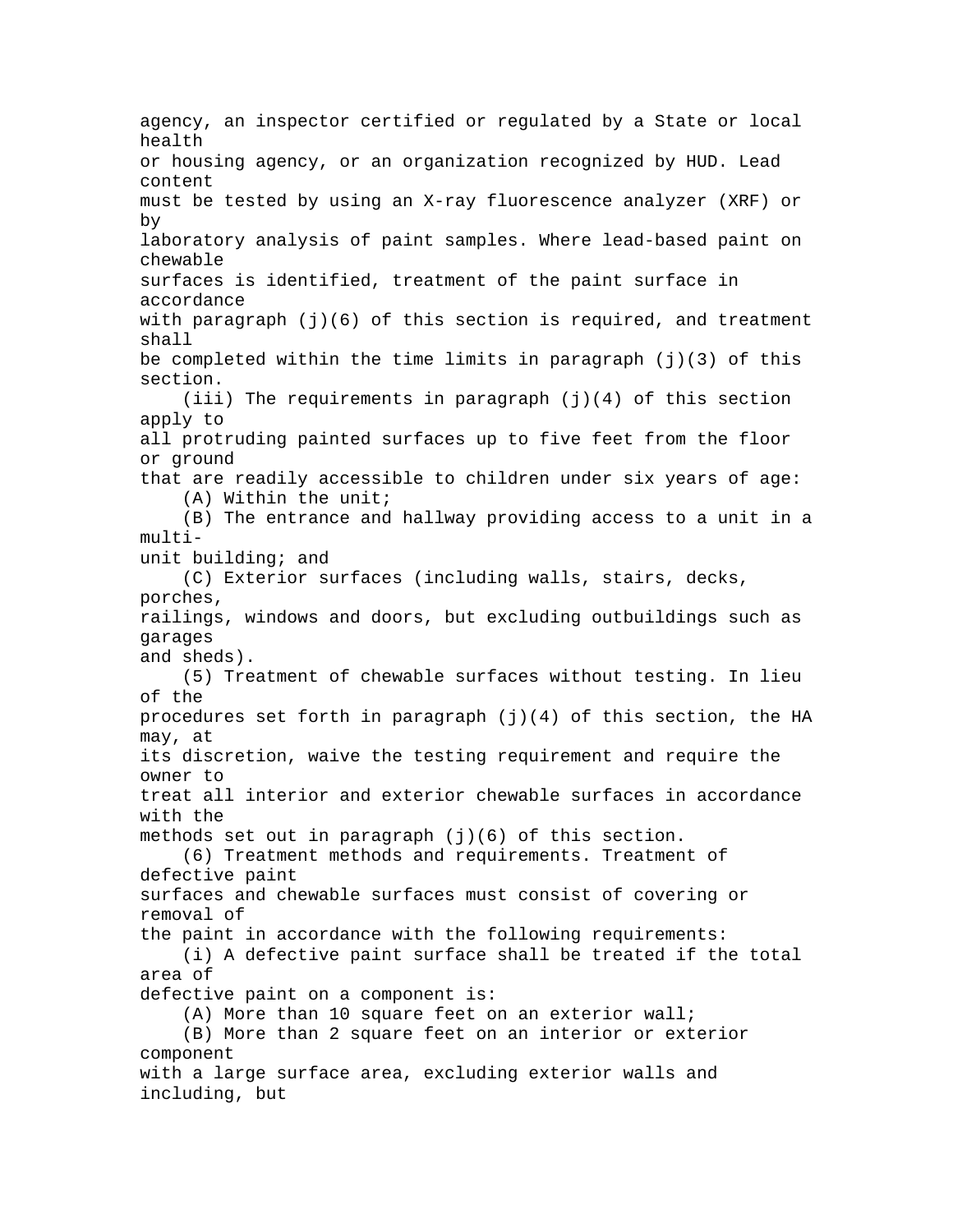not limited to, ceilings, floors, doors, and interior walls; or (C) More than 10 percent of the total surface area on an interior or exterior component with a small surface area, including, but not limited to, window sills, baseboards and trim. (ii) Acceptable methods of treatment are: removal by wet scraping, wet sanding, chemical stripping on or off site, replacing painted components, scraping with infra-red or coil type heat gun with temperatures below 1100 degrees, HEPA vacuum sanding, HEPA vacuum needle gun, contained hydroblasting or high pressure wash with HEPA vacuum, and abrasive sandblasting with HEPA vacuum. Surfaces must be covered with durable materials with joints and edges sealed and caulked as needed to prevent the escape of lead contaminated dust. (iii) Prohibited methods of removal are: open flame burning or torching; machine sanding or grinding without a HEPA exhaust; uncontained hydroblasting or high pressure wash; and dry scraping except around electrical outlets or except when treating defective paint spots no more than two square feet in any one interior room or space (hallway, pantry, etc.) or totalling no more than twenty square feet on exterior surfaces. (iv) During exterior treatment soil and playground equipment must be protected from contamination. (v) All treatment procedures must be concluded with a thorough cleaning of all surfaces in the room or area of treatment to remove fine dust particles. Cleanup must be accomplished by wet washing surfaces with a lead solubilizing detergent such as trisodium phosphate or an equivalent solution. (vi) Waste and debris must be disposed of in accordance with all applicable Federal, state and local laws. (7) Tenant protection. The owner must take appropriate action to protect residents and their belongings from hazards associated with treatment procedures. Residents must not enter spaces undergoing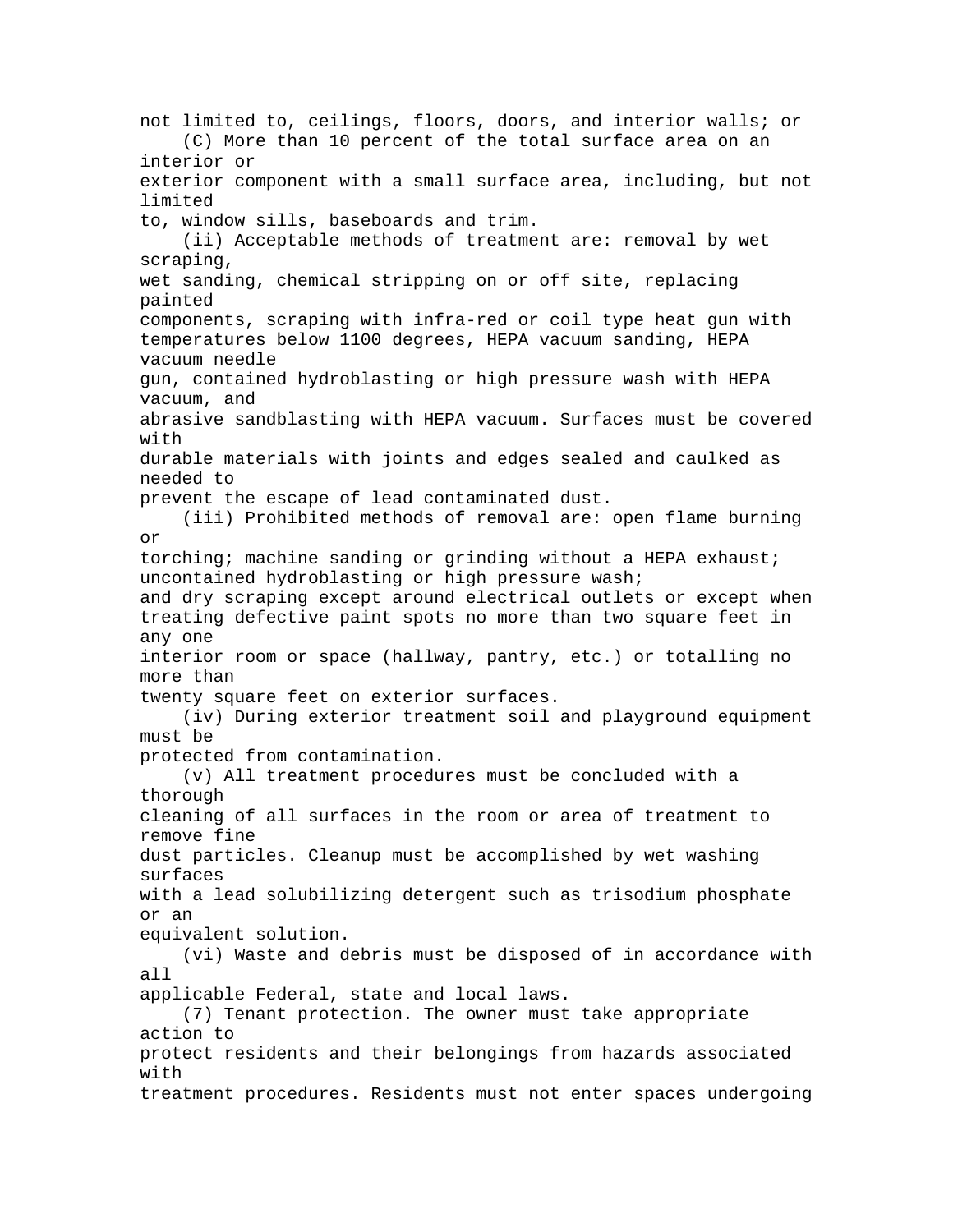treatment until cleanup is completed. Personal belongings that are in work areas must be relocated or otherwise protected from contamination. (8) Owner information responsibilities. Prior to execution of the HAP contract, the owner must inform the HA and the family of any knowledge of the presence of lead-based paint on the surfaces of the residential unit. (9) HA data collection and recordkeeping responsibilities. (i) The HA must attempt to obtain annually from local health agencies the names and addresses of children with identified EBLs and must annually match this information with the names and addresses of participants under this part. If a match occurs, the HA must determine whether local health officials have tested the unit for lead-based paint. If the unit has lead-based paint the HA must require the owner to treat the lead-based paint. If the owner does not complete the corrective actions required by this section, the family must be issued a certificate or voucher to move. (ii) The HA must keep a copy of each inspection report for at least three years. If a dwelling unit requires testing, or if the dwelling unit requires treatment of chewable surfaces based on the testing, the HA must keep the test results indefinitely and, if applicable, the owner certification of treatment. The records must indicate which chewable surfaces in the dwelling units have been tested and which chewable surfaces in the units have been treated. If records establish that certain chewable surfaces were tested or tested and treated in accordance with the standards prescribed in this section, such chewable surfaces do not have to be tested or treated at any subsequent time.